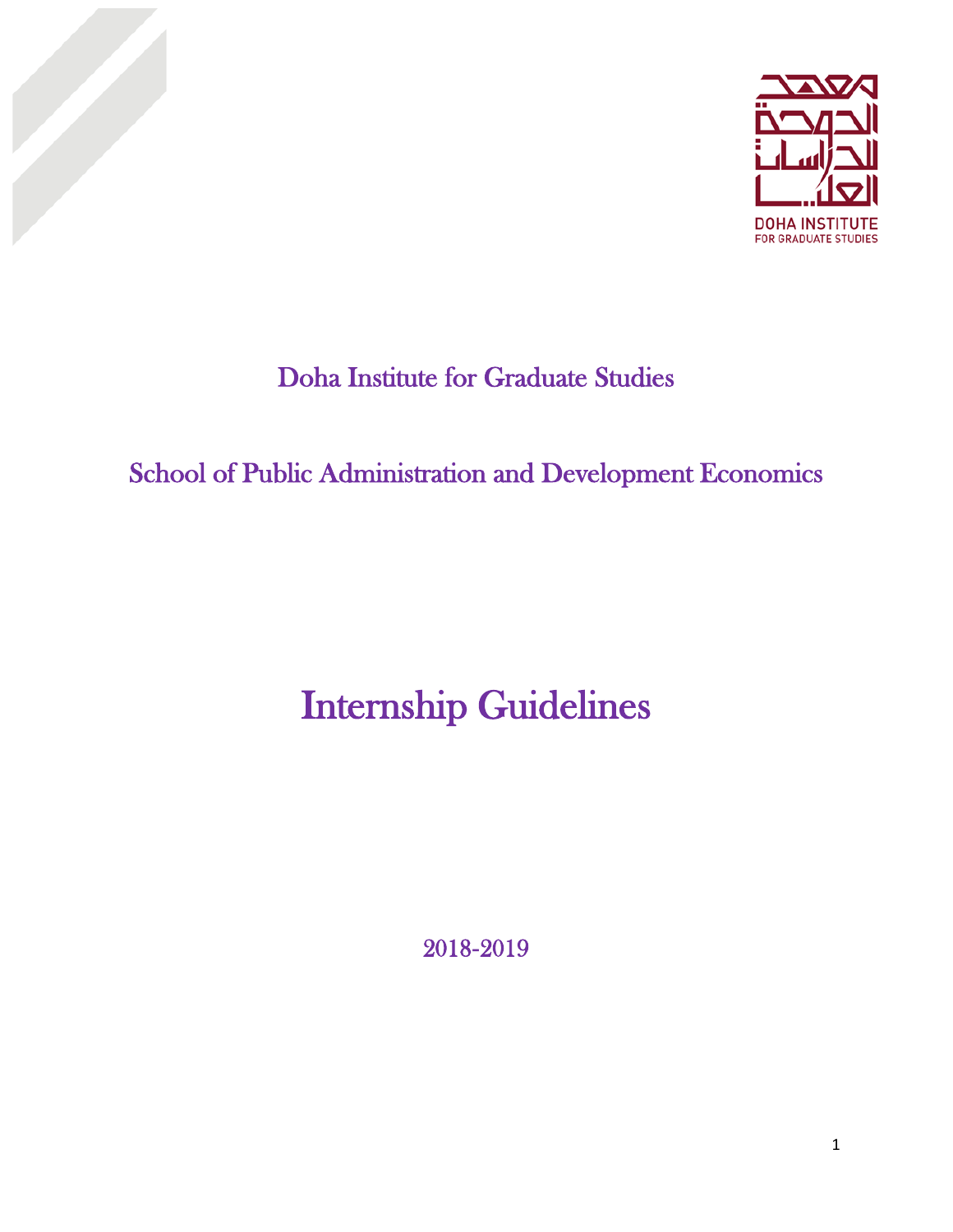

#### *Acknowledgement:*

The DI acknowledges with gratitude the universities listed below; whose internship resources, guidelines and policies were usefully consulted by us in the process of formulating our own internship handbook: West Virginia University, Binghamton *University, Columbia University, University of Memphis, University of Connecticut, University of Charleston, South Carolina,* University of Virginia, California State University, New Mexico State University, Eastern Michigan University, DePaul University, *Florida State University, among others.*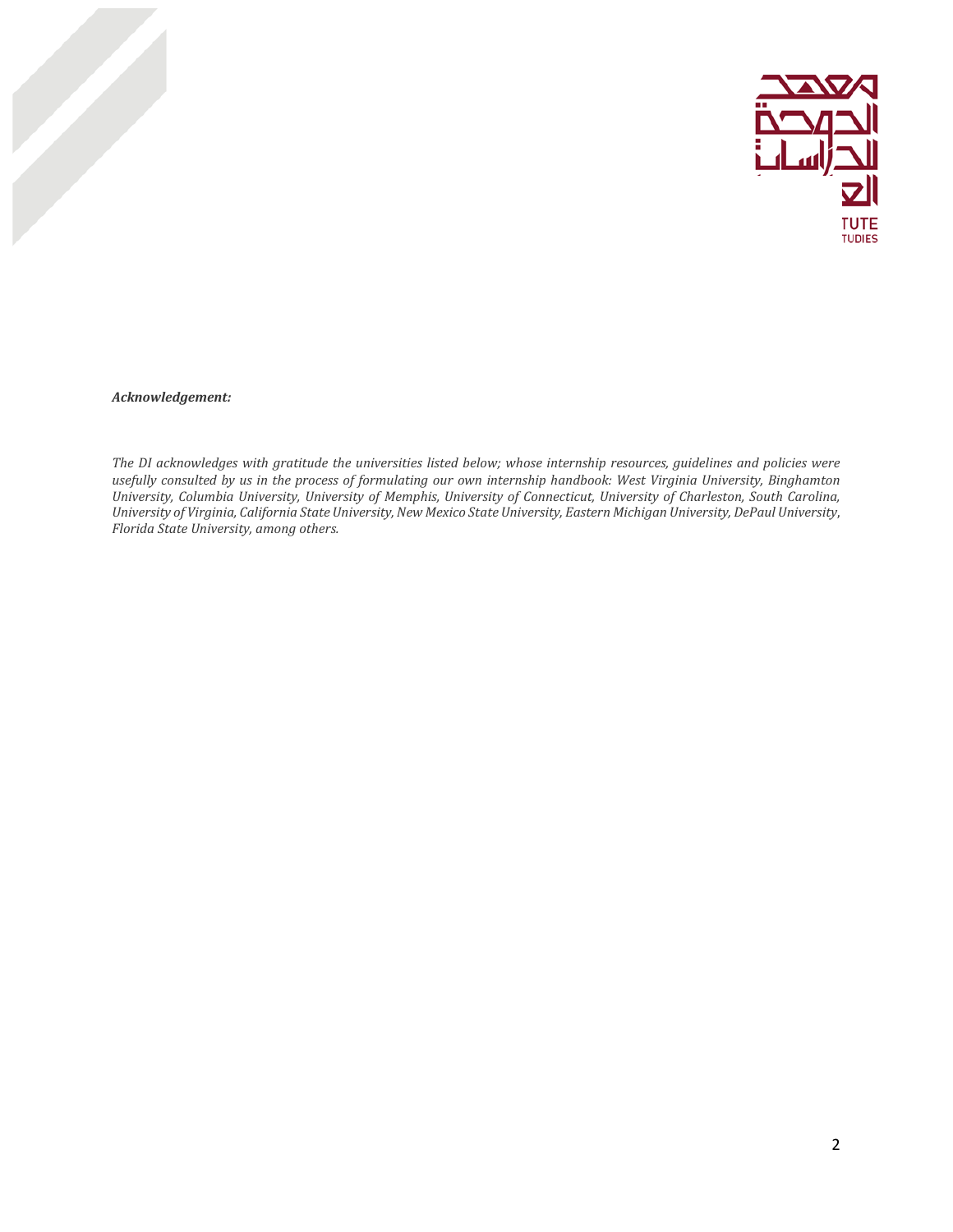

## Internship Guidelines

2018**-**2019

#### I. Introduction

This internship manual provides information regarding the MPA001 internship course in public service offered by the School of Public Administration and Development Economics at the Doha Institute for Graduate Studies for pre-service students. Students with significant work experience may be eligible for an internship waiver. Nonetheless, they can optionally register for this course if they desire to further develop their work experience in specific public service internship opportunities. This manual provides guidelines and takes into consideration diverse internship opportunities for participants in the Master of Public Administration, Master of Public Policy and Master of Development Economics. The internship activity is documented by using the DI online internship process.

#### II. Internship Learning Outcomes

The primary objective of the MPA001 internship course is to provide a learning opportunity for graduate students to develop career prospects by acquiring practical knowledge of work environment and administrative processes in public service institutions, nongovernmental organizations and international institutions.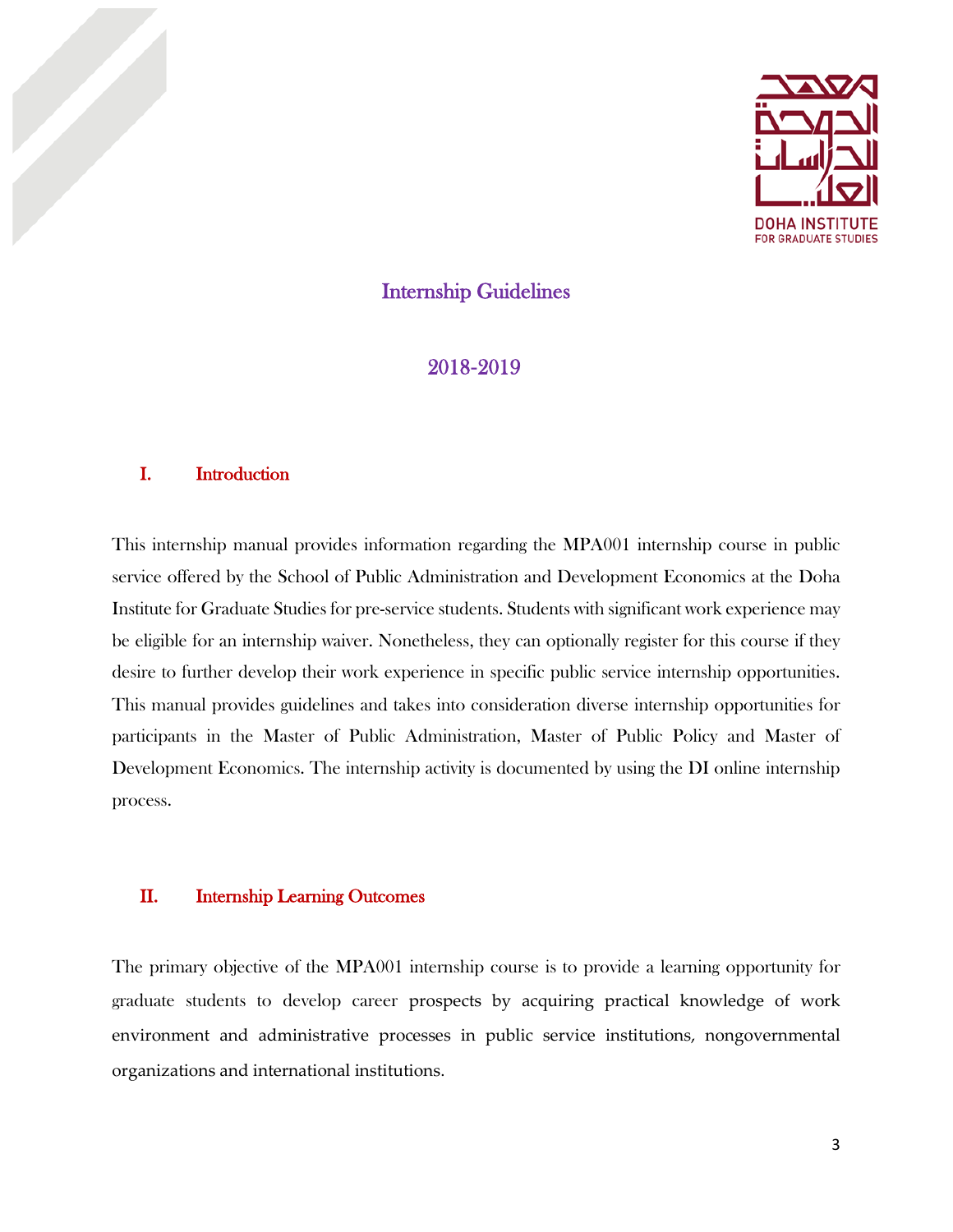

The internship course learning outcomes are as follows:

- 1. Link concepts of public policies, public administration and development economics to public service real world issues;
- 2. Understand the general functioning of public service organizations, non-governmental and international organizations;
- 3. Acquire relevant knowledge of specific administrative processes;
- 4. Learn about work opportunities existing in the public service domain;
- 5. Develop the ability to work and perform under pressure and deal with various work environment constraints and challenges;
- 6. Build contacts and personal relationships that may offer career opportunities in the future.

## III. Internship Requirements

- The MPA001 course is a graduation requirement for pre-service students with relevant work experience at the time of admission.
- Students with significant work experience in public service at the time of admission may be eligible for an internship waiver.
- In-service students may optionally register for this course if they desire to further develop their professional work experience in public service activities.
- The student with questions regarding her/his pre-service or in-service status should consult with the academic advisor and the internship program coordinator. The final decision on this matter will be made by the Program Head in consultation with the Dean.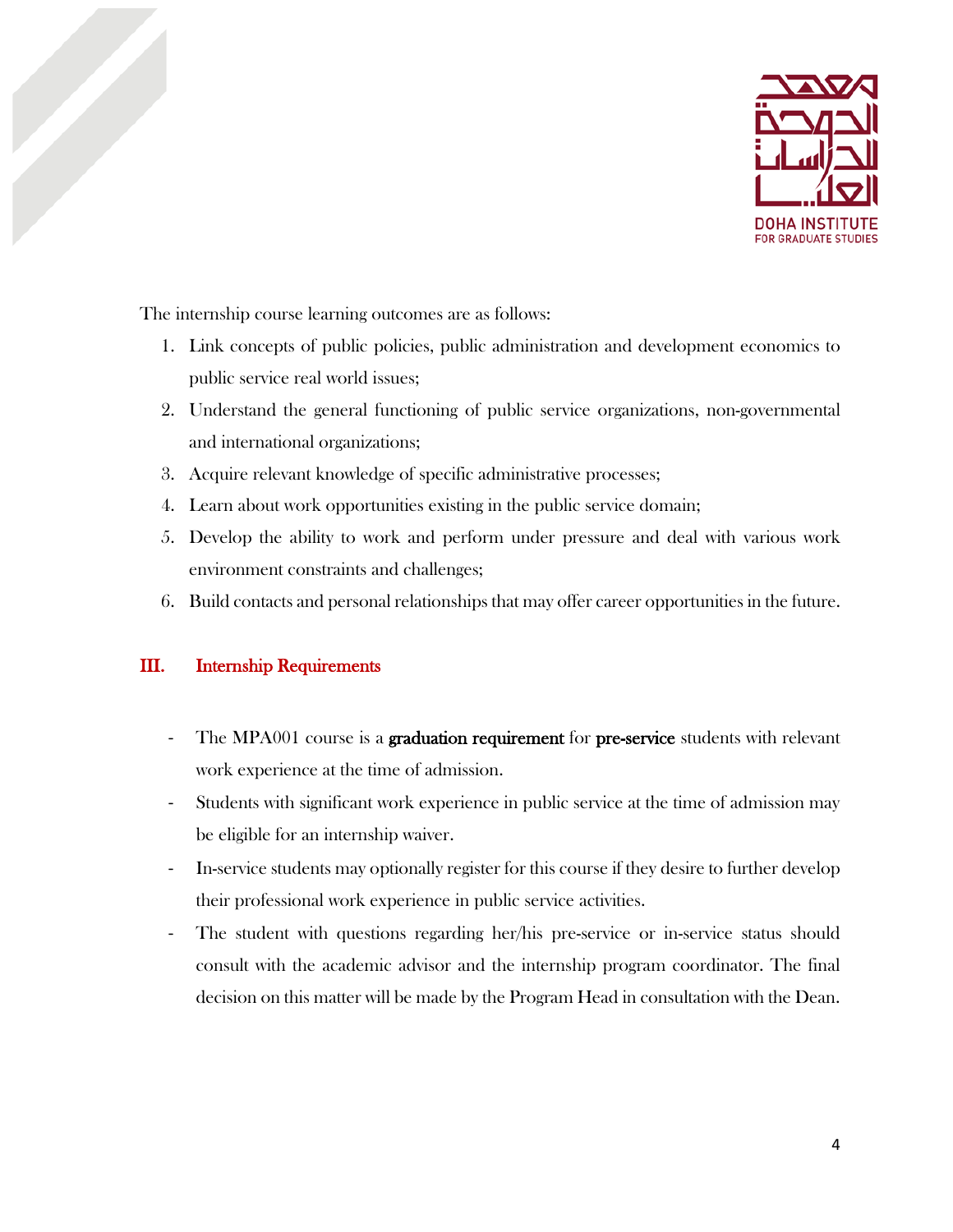

- The student is expected to develop his/her own personal goals for the internship training program, in consultation with the Academic Advisor, Host Organization Supervisor and the Internship Coordinator (See Annex A).
- Pre-service students should work a minimum of 300 hours in the host organization.
- No prerequisites are required to enroll in the MPA001 Internship course.
- Pre-service students must enroll in the MPA001 Internship course after completing at least two semesters of course work.
- The internships work is normally scheduled to take place over a semester period, either during the summer and/or the fall semester following the first two semesters of course work.
- The student is assigned an internship period according to an internship plan based on the nature of his/her internship work and that meets the internship course learning outcomes requirements.
- The internship assigned may be extended to students to allow them to complete their internship workload within the maximum period allowed by the DI to extend their studies.
- To be eligible, students need to formally request a one-time extension to be approved jointly by their academic and host organization advisors after the approval of the Dean of student affairs (See ANNEX G).
- Once the student begins her/his internship, there is a shared internship management responsibility among the student, Academic Advisor, Internship Coordinator and Host Organization Supervisor.
- Students need to report in due time all problems and concerns regarding their internship work progress to their Academic Advisor and the Internship Coordinator.
- Students may request a one-time change of the host organization in consultation with their Academic Advisors and the Internship Coordinator.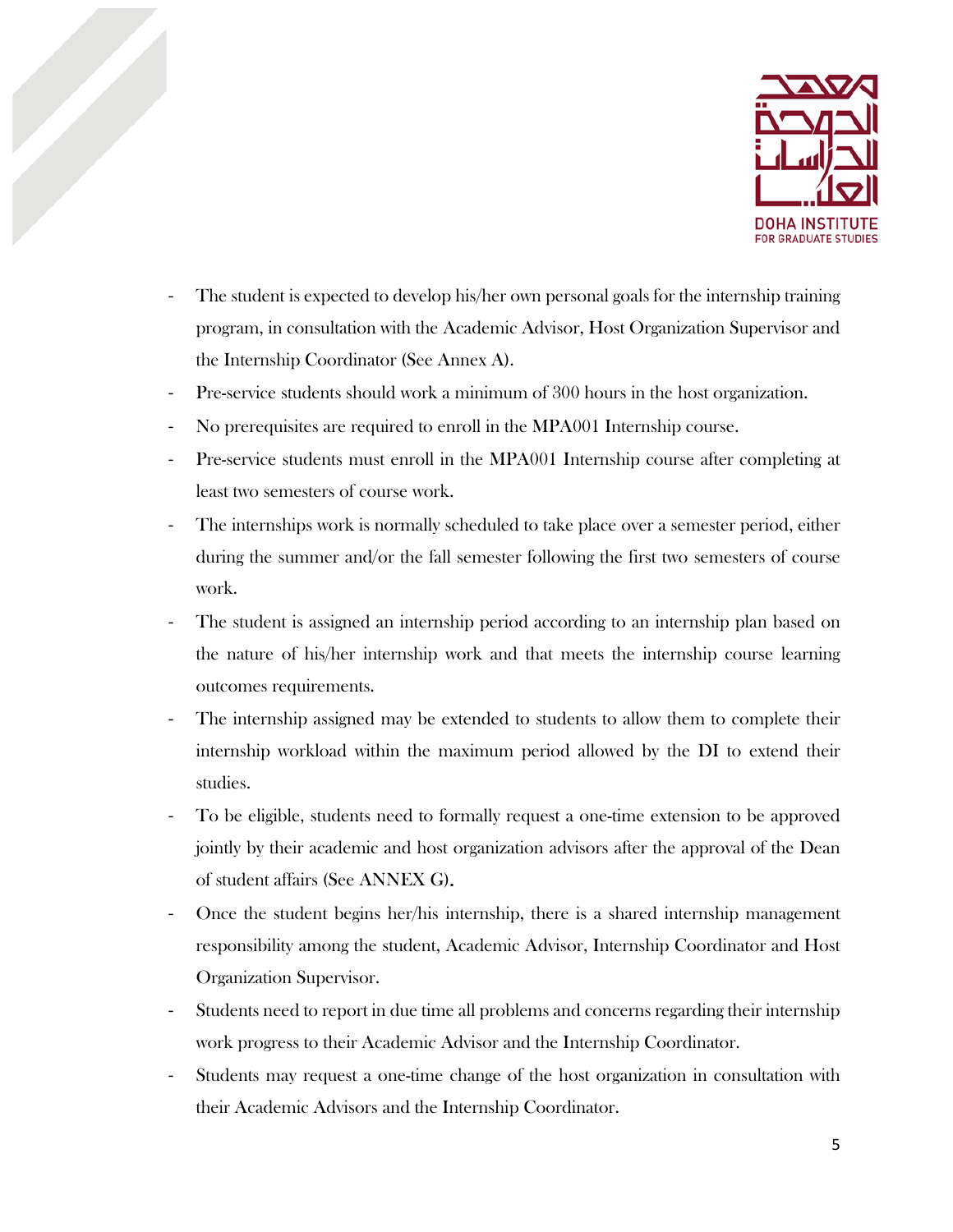

- At the end of each semester, each Academic Advisor reports jointly with the internship coordinator to the Program Head on each student currently registered in the MPA001 Internship course.
- The student serves as an essential link between the Academic Advisor, Internship Coordinator and the Host Organization Supervisor and accordingly bears responsibility in helping to maintain lines of communication among the parties involved.
- The Academic Advisor, Host Organization Supervisor and Internship Coordinator determine the best method for tracking the hours the student internship work.
- The intern completes and submits online to the internship coordinator a weekly time log (See Annex B).
- The intern is responsible for regularly following up with his/her Academic Advisor and Host Organization Supervisor to validate the number of completed hours worked for the internship.
- The Host Organization Supervisor reports to the Academic Advisor and Internship Coordinator the total number of hours worked in the Supervisor's Evaluation form.
- The intern submits a midterm memo, maximum 500 words, that reflects internship work progress and achievement of the course learning outcome according to the form below (See Annex C).
- The intern submits to the Academic Advisor and Host Organization Supervisor a final reflection report, with about 1000 words, that reflects internship work completion according to the form below (See Annex D). The Academic Advisor comments and reports to the Head of Program.
- The intern should demonstrate the capacity to perform in work environment with crosscultural diversity.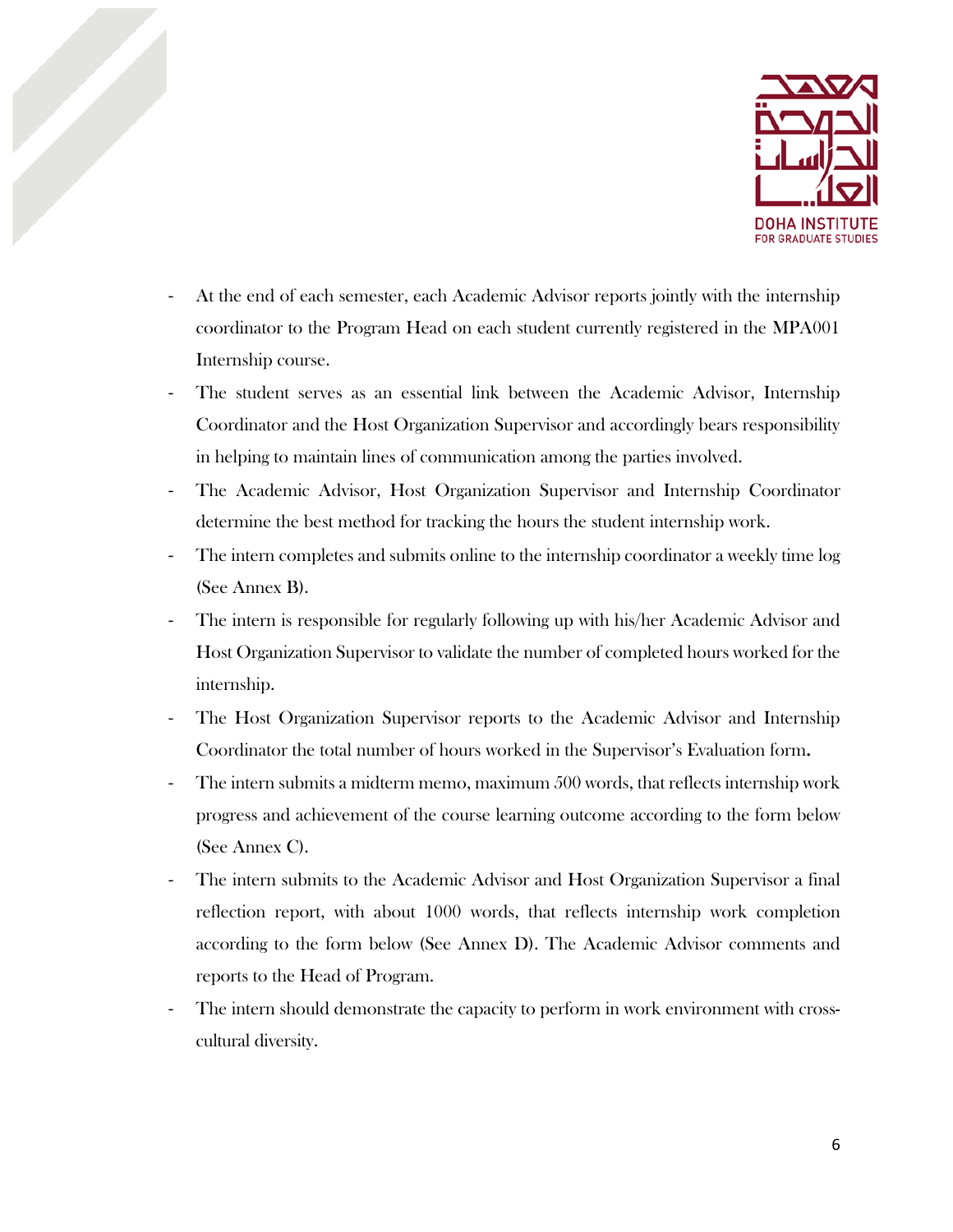

- Internships are generally offered without compensation.
- The intern should demonstrate the highest level of professionalism, which includes punctuality and compliance with work standards, policies and procedures of the host organization.
- Undertaking an internship involves trust between the intern and the host organization, ethical responsibility and protection of confidentiality of host organization information.
- The intern should comply with the Doha Institute ethics policy for research in all aspects of the internship experience.
- The student should demonstrate the highest conduct and represent the Doha Institute in the best possible manner.

## IV. The Internship Process

- $\checkmark$  Step 1. Identify internship interests and communicate with the Academic Advisor and Internship Coordinator as early as possible.
- $\checkmark$  Step 2. Make an appointment with your Academic Advisor and the Internship Coordinator week 7 of the second semester of the first academic year, and in all cases prior to the beginning of your internship course work.
- $\checkmark$  Step 3. Work under the guidance of your Academic Advisor and the Internship Coordinator for any internship related matter.
- $\checkmark$  Step 4. Find the appropriate internship and refer to your Academic Advisor and the Internship Coordinator for possible internship placement opportunities.
- $\checkmark$  Step 5. Identify and propose to your Academic Advisor and the Internship Coordinator possible internship placement opportunities and then initiate contacts with potential host organizations.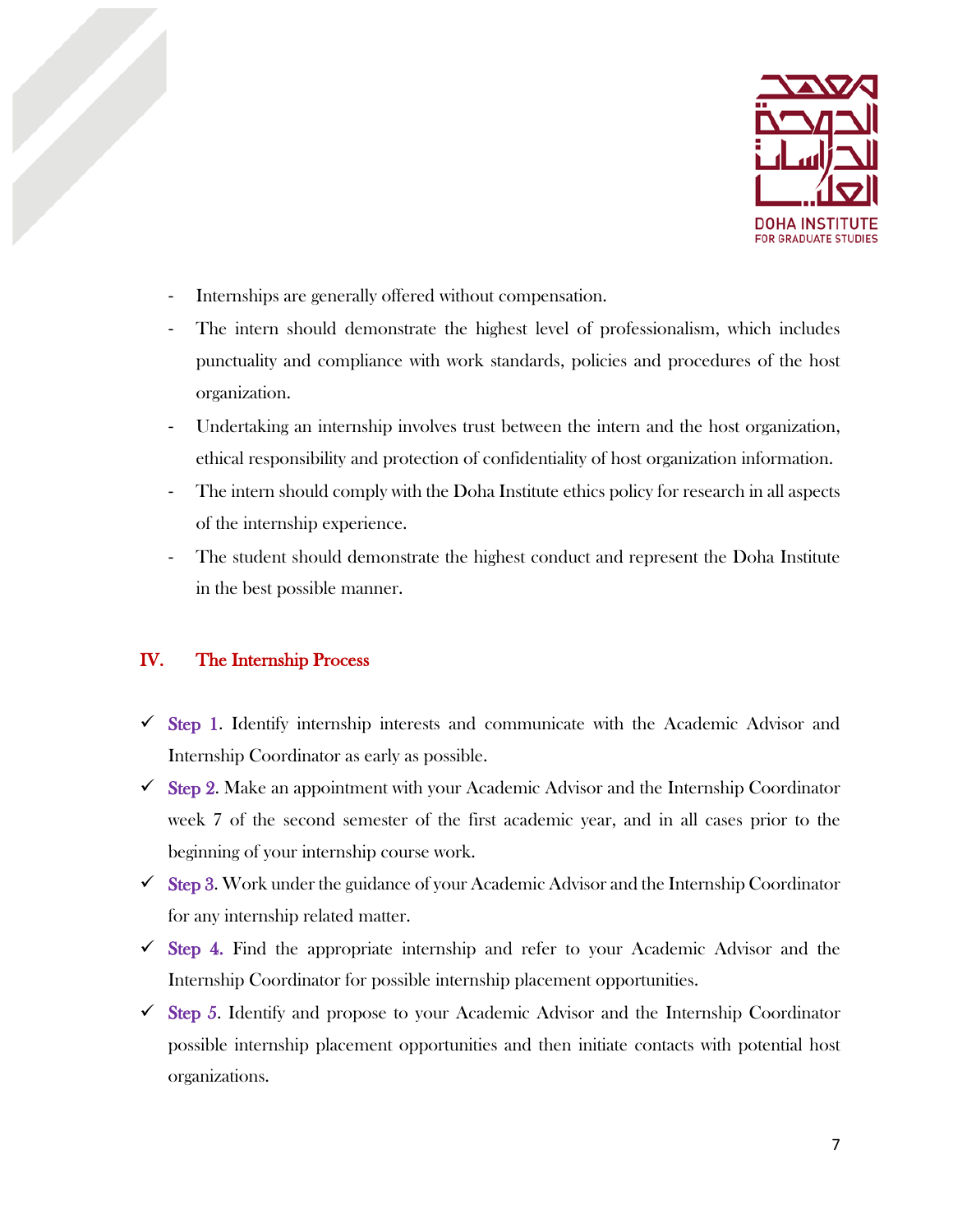

- $\checkmark$  Step 6. Prepare an internship plan in consultation with your Academic Advisor and the Internship Coordinator.
- $\checkmark$  Step 7. Make sure that the internship assignment has a management or research component and is not a clerical position, in all cases, guidance of your Academic Advisor and Internship Coordinator may be helpful.
- $\checkmark$  Step 8. Prepare an internship proposal, about 500 words, (See ANNEX A):
- The proposal is mandatory mid semester prior to the registration for the Internship MPA001 course, for this purpose you need to contact your Academic Advisor and the Internship Coordinator.
- Internship-hours completed before your proposal has been approved and started cannot be considered as internship hours and thus will not count toward the 300-hours requirement.
- Internship should begin once the proposal is approved by your Academic Advisor, Host Organization Supervisor and Internship Coordinator.
- $\checkmark$  Step 9. Submit your proposal, using the online internship process, to your Academic Advisor and the Internship Coordinator for approval.
- $\checkmark$  Step 10. Register, using the online internship process, for MPA001 Internship course.
- $\checkmark$  Step 11. Begin Internship.
- $\checkmark$  Step 12. Submit, using the online internship process, the Midterm Internship Memo after completing half of the internship hours load according to the sample memo with about 500 words reporting work progress and course learning outcomes achievement (See ANNEX C). Midterm memos are mandatory to count hours worked and they are due the week following the completion of 150 hours internship work.
- $\checkmark$  Step 13. Submit, using the online internship process, your Student Internship Reflection form, about 1000 words, (See ANNEX D). This form is due the last week of your internship work.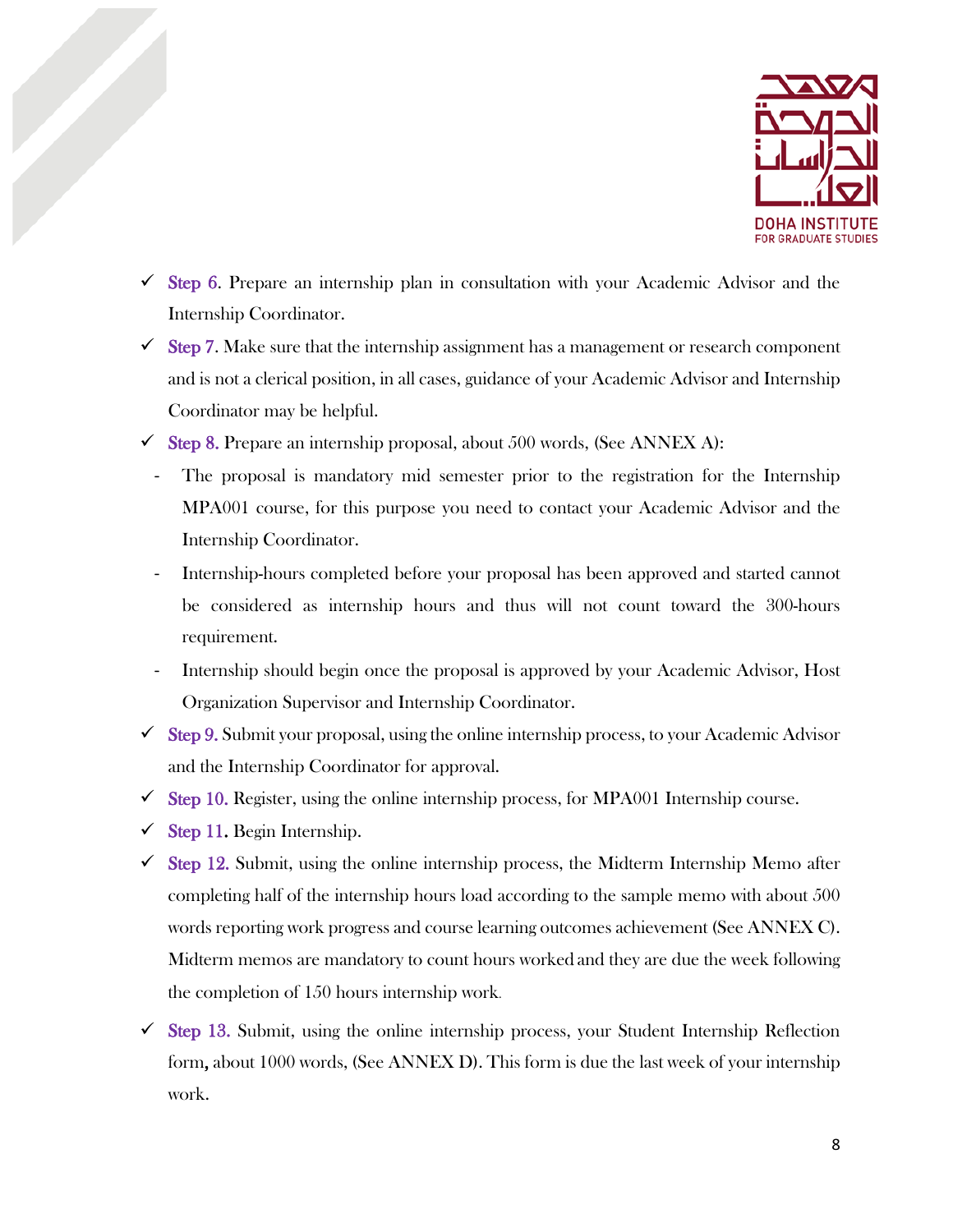

 $\checkmark$  Step 14. Submit online the Supervisor's Evaluation form (See ANNEX E). This document is due the last week of your internship.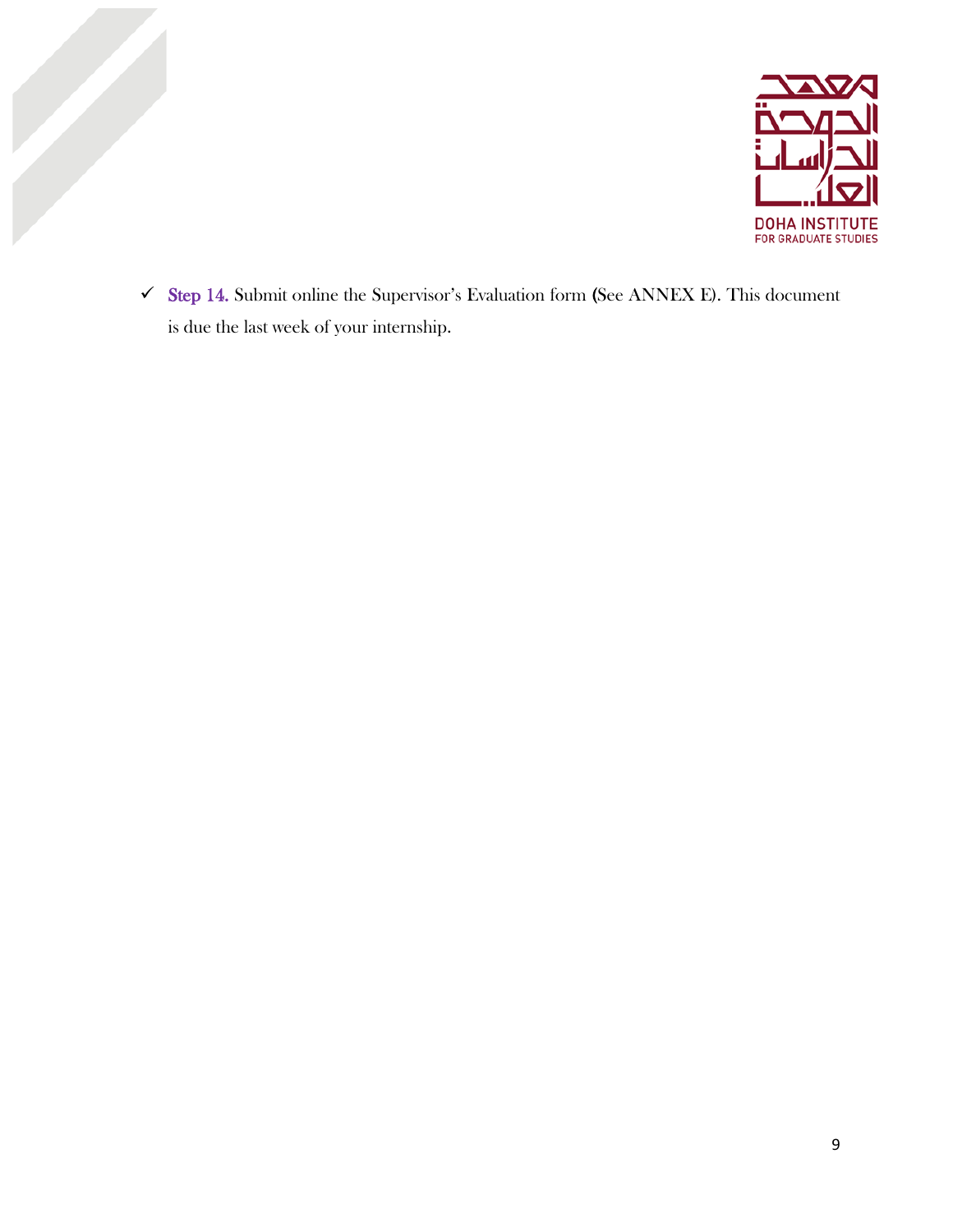

# ANNEX A INTERNSHIP PROPOSAL AGREEMENT

#### A. Internship Host Organization:

#### B. Student:

#### C. Assignment Nature:

In this section, the intern should provide a detailed description of the assigned tasks.

………………………………………….……………………………………………………………………………………………………… ………………………………………………………………………………………………………………………………………………….. ………………………………………………………………………………………………………………………………………………….

#### D. Assignment Relevance and Objectives:

In this section, the student should provide an explanation of how the nature of the internship relates to the Internship Course Learning Outcomes as well as his/her personal, academic objectives for this internship.

…………………………………………………………………………………………………………………………………………………… …………………………………………………………………………………………………………………………………………………….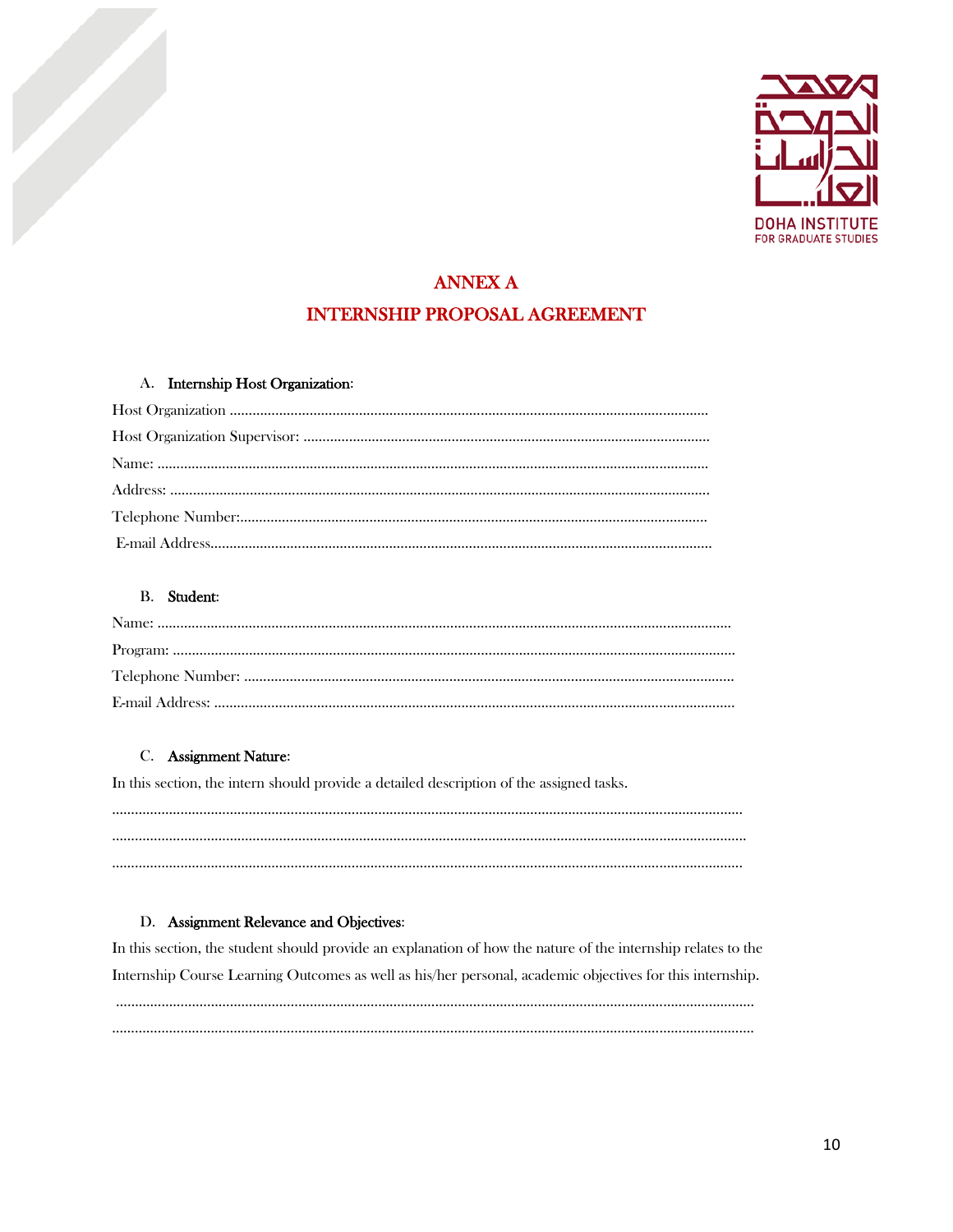

#### E. Time Schedule:

This assignment would begin approximately \_\_\_\_\_\_\_\_\_\_\_\_\_\_\_ and extend through approximately\_\_\_\_\_\_\_\_\_\_\_\_\_\_\_. The intern will work \_\_\_\_\_ hours per week during the duration of the placement.

#### F. Internship Mid-Term Memo /Student Internship Reflection & Supervisor Evaluation

According to the above time schedule, I will submit a mid-term memo by \_\_\_\_\_\_\_\_\_\_\_\_\_ and my Student Internship & Supervisor Evaluation by \_\_\_\_\_\_\_\_\_\_\_\_\_.

Intern's Signature and Date \_\_\_\_\_\_\_\_\_\_\_\_\_\_\_\_\_\_\_\_\_\_\_\_\_\_\_\_\_\_\_

Host Organization Supervisor's Signature and Date \_\_\_\_\_\_\_\_\_\_\_\_\_\_\_\_\_\_\_\_\_\_\_\_\_\_\_\_\_\_

Internship Coordinator's Signature and Date \_\_\_\_\_\_\_\_\_\_\_\_\_\_\_\_\_\_\_\_\_\_\_\_\_\_\_\_\_\_\_

Academic Advisor's Signature and Date \_\_\_\_\_\_\_\_\_\_\_\_\_\_\_\_\_\_\_\_\_\_\_\_\_\_\_\_\_\_\_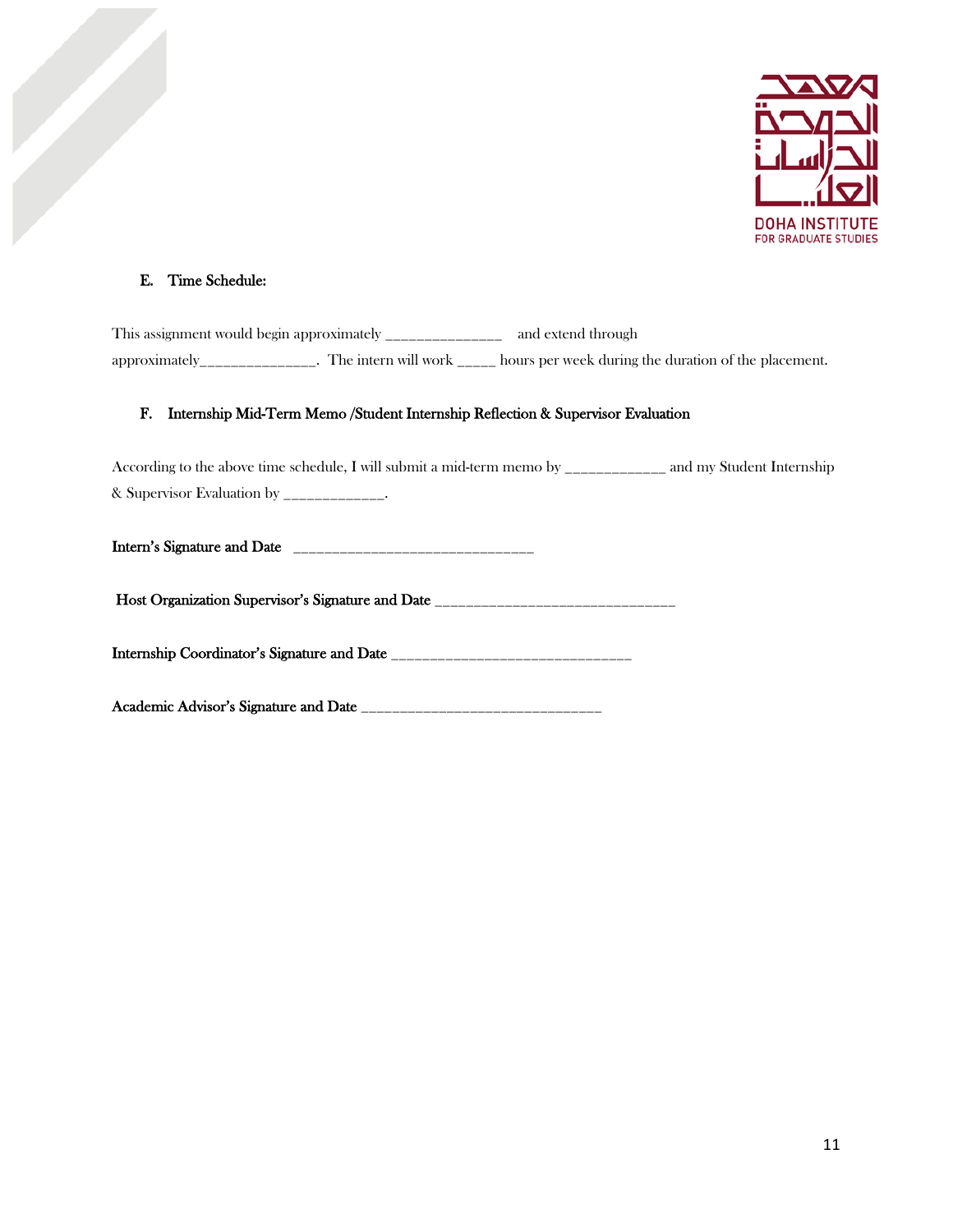

## ANNEX B

## INTERN'S WEEKLY LOG AND TIME SHEET

Student must submit this log to the internship coordinator on weekly basis in order to earn credit for these hours.

Intern Name: \_\_\_\_\_\_\_\_\_\_\_\_\_\_\_\_\_\_\_\_\_\_\_\_\_\_\_\_\_\_\_\_\_\_\_\_\_\_\_

Host Organization Supervisor Name: \_\_\_\_\_\_\_\_\_\_\_\_\_\_\_\_\_\_\_\_

Total Hours Worked: \_\_\_\_\_\_\_\_\_\_\_\_\_\_\_\_\_\_\_\_\_\_\_\_\_\_\_\_\_\_\_\_

Summarize your work activities for the week.

…………………………………………………………………………………………………………………………………………………………

Explain how you made the most of your internship: skills learned & used, responsibilities given, accomplishments, achievements.

…………………………………………………………………………………………………………………………………………………………

Include observations about the workplace environment that may influence your career choice.

………………………………………………………………………………………………………………………………………………………..

| Sunday, __________ (date)       | From $\frac{\ }{\ }$ to $\frac{\ }{\ }$ |  |
|---------------------------------|-----------------------------------------|--|
| Monday, _________ (date)        | From _____ to ______                    |  |
| Tuesday, _________ (date)       | From _____ to ______                    |  |
| Wednesday, $\frac{1}{2}$ (date) | From $\frac{\ }{\ }$ to $\frac{\ }{\ }$ |  |
| Thursday, $\frac{1}{2}$ (date)  | From _______ to _______                 |  |

Host Organization Supervisor's Comments if Any:

I confirm the accuracy of this log: \_\_\_\_\_\_\_\_\_\_\_\_\_\_\_\_\_\_\_\_\_\_\_\_\_\_\_\_ Date: \_\_\_\_\_\_\_\_\_\_\_ (Supervisor's Signature)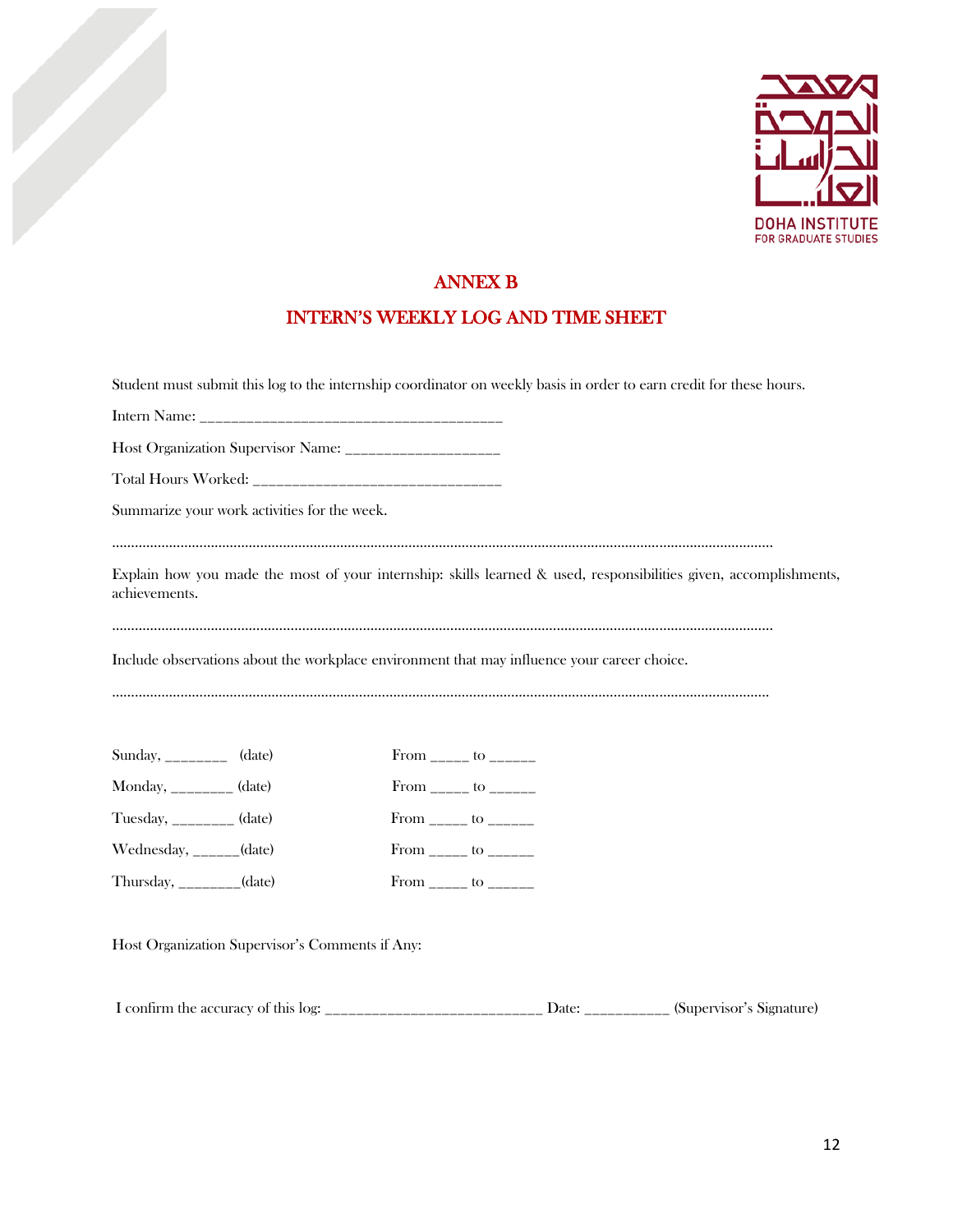

## ANNEX C MIDTERM INTERNSHIP MEMO

Please list the number of internship work hours and tasks completed to-date, and any skills that you have learned up to the date of the memo with about 500 words reporting internship work progress and course learning outcomes. Midterm Memos are mandatory. Midterm memos are due the Week following the completion of 150 hours internship work.

| TO: MPA Internship Coordinator |  |
|--------------------------------|--|
|                                |  |
|                                |  |
| RE: Midterm Internship Memo    |  |
|                                |  |
|                                |  |
|                                |  |
|                                |  |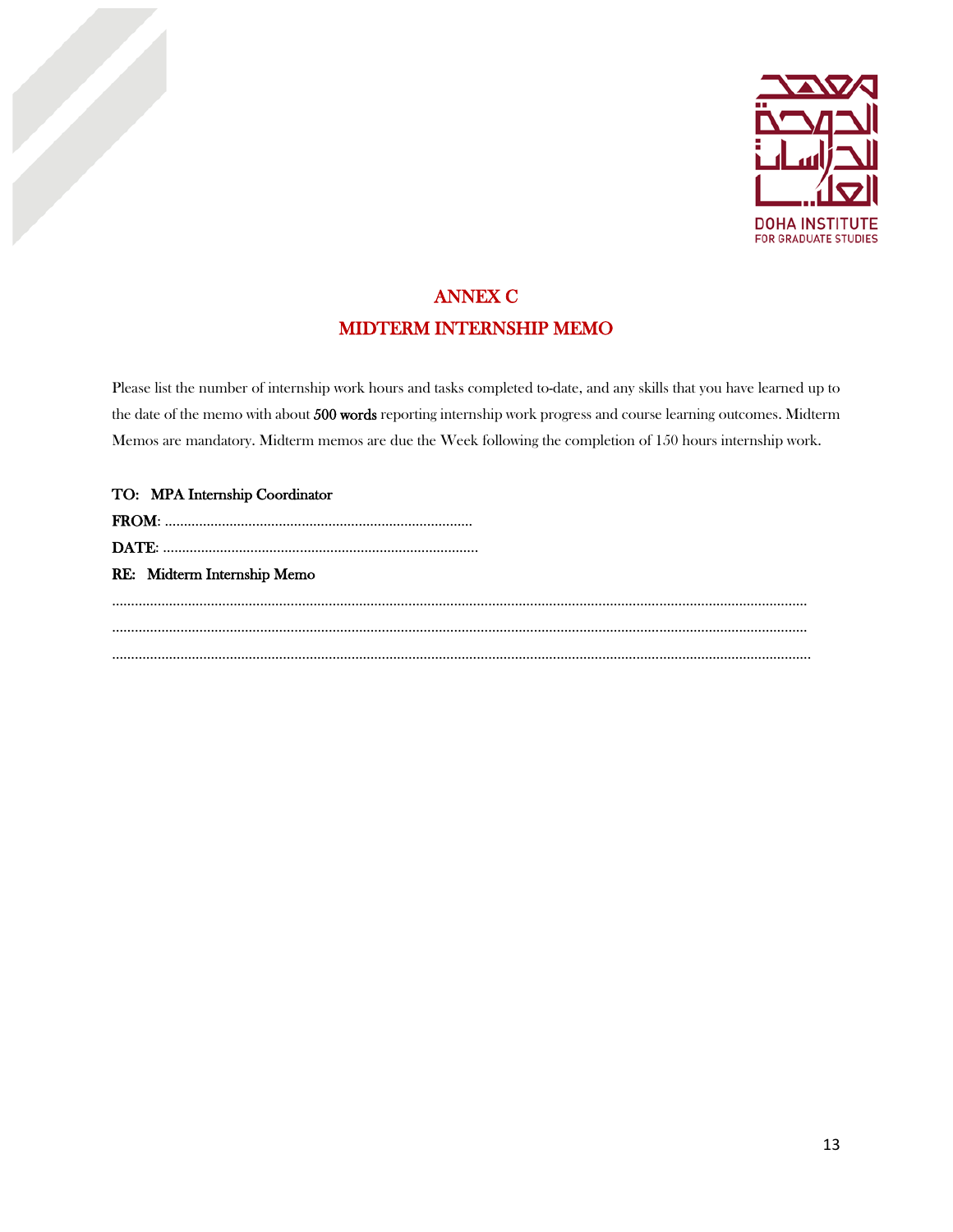

## ANNEX D

## STUDENT INTERNSHIP REFLECTION REPORT

| Please answer the questions below about 1000 words reporting internship work activities and course learning outcomes |
|----------------------------------------------------------------------------------------------------------------------|
| achievements in. Be sure to address each question in a thoughtful and REFLECTIVE manner.                             |
| Enumerate the principal responsibilities and tasks that you performed. Describe the working conditions and general   |
| working environment.                                                                                                 |
|                                                                                                                      |
| What problems did you encounter in the host organization?                                                            |
|                                                                                                                      |
| What did you learn from this experience?                                                                             |
|                                                                                                                      |
| What was the role of your host organization supervisor and was it useful?                                            |
|                                                                                                                      |
| If you take this internship again, what changes would you recommend?                                                 |
|                                                                                                                      |
|                                                                                                                      |

Student Signature: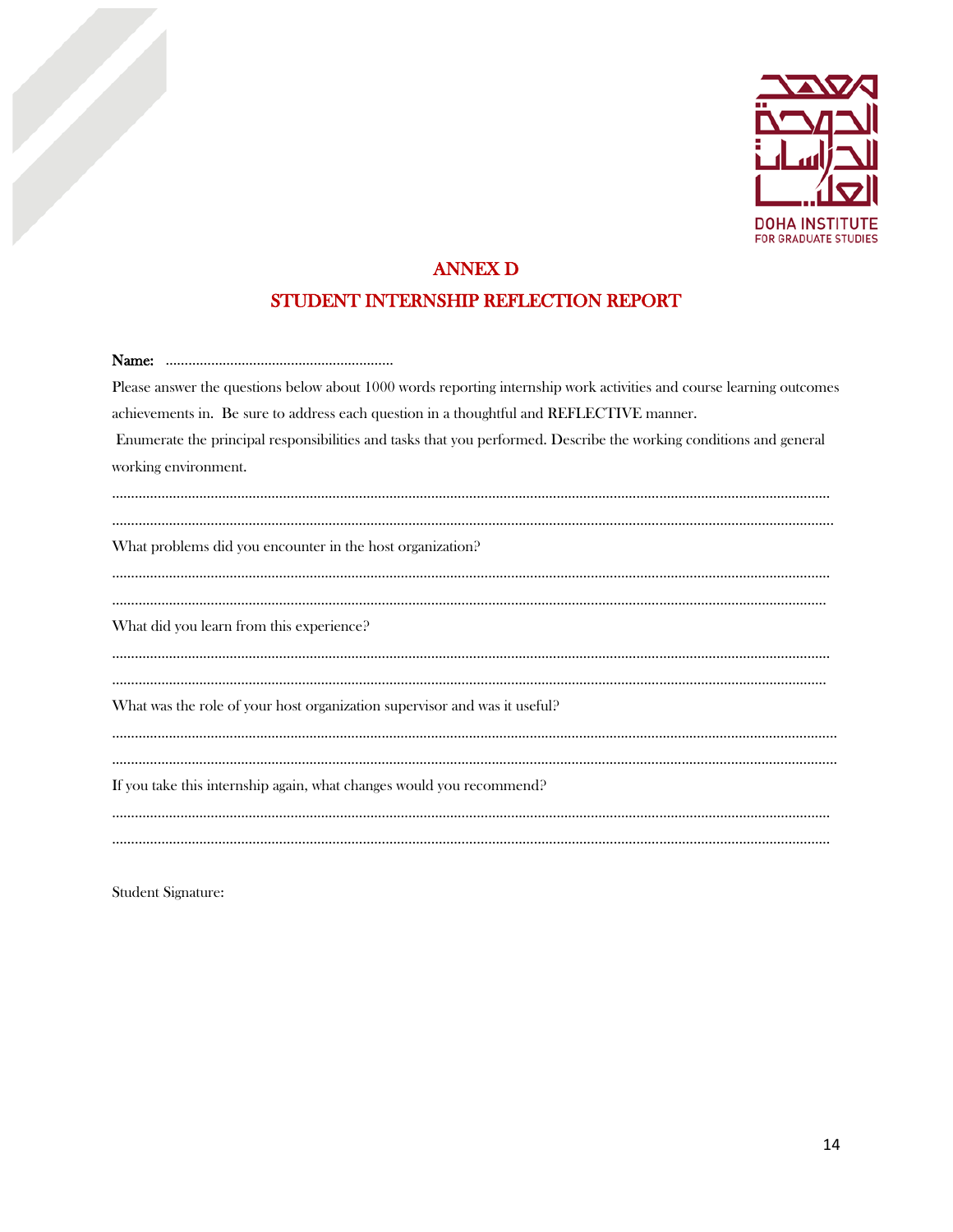

## ANNEX E HOST ORGANIZATION SUPERVISOR'S EVALUATION

You are kindly invited to fill this form to evaluate the performance of the student's intern experience in your organization. The primary focus of your evaluation should be on the skills, knowledge, and abilities developed during the internship. It will be particularly helpful if the evaluation is submitted within one week after the student completes placement with your organization.

| If no, how many hours has the student completed?                   |  |  |
|--------------------------------------------------------------------|--|--|
| Please rate your student intern by circling the appropriate score. |  |  |
| 5=Superior $4 = Good 3 = Average$ $2 = Fair 1 = Poor 0=N/A$        |  |  |
|                                                                    |  |  |

Please make additional comments.

……………………………………………………………………………………………………………………………………………………………………… ……………………………………………………………………………………………………………………………………………………………………… …………………………………………………………………………………………………………………………………………………………………….. \_\_\_\_\_\_\_\_\_\_\_\_\_\_\_\_\_\_\_\_\_\_\_\_\_\_\_\_\_\_ Signature of Host Organization Supervisor

Please return by mail or email, to: Internship Coordinator Doha Institute for Graduate Studies School of Public Administration and Development Economics P.0 Box 200592 Zone 70, Al Tarfa Street, Al Daayen, Qatar spad[einternship@dohainstitute.edu.qa](mailto:internship@dohainstitute.edu.qa)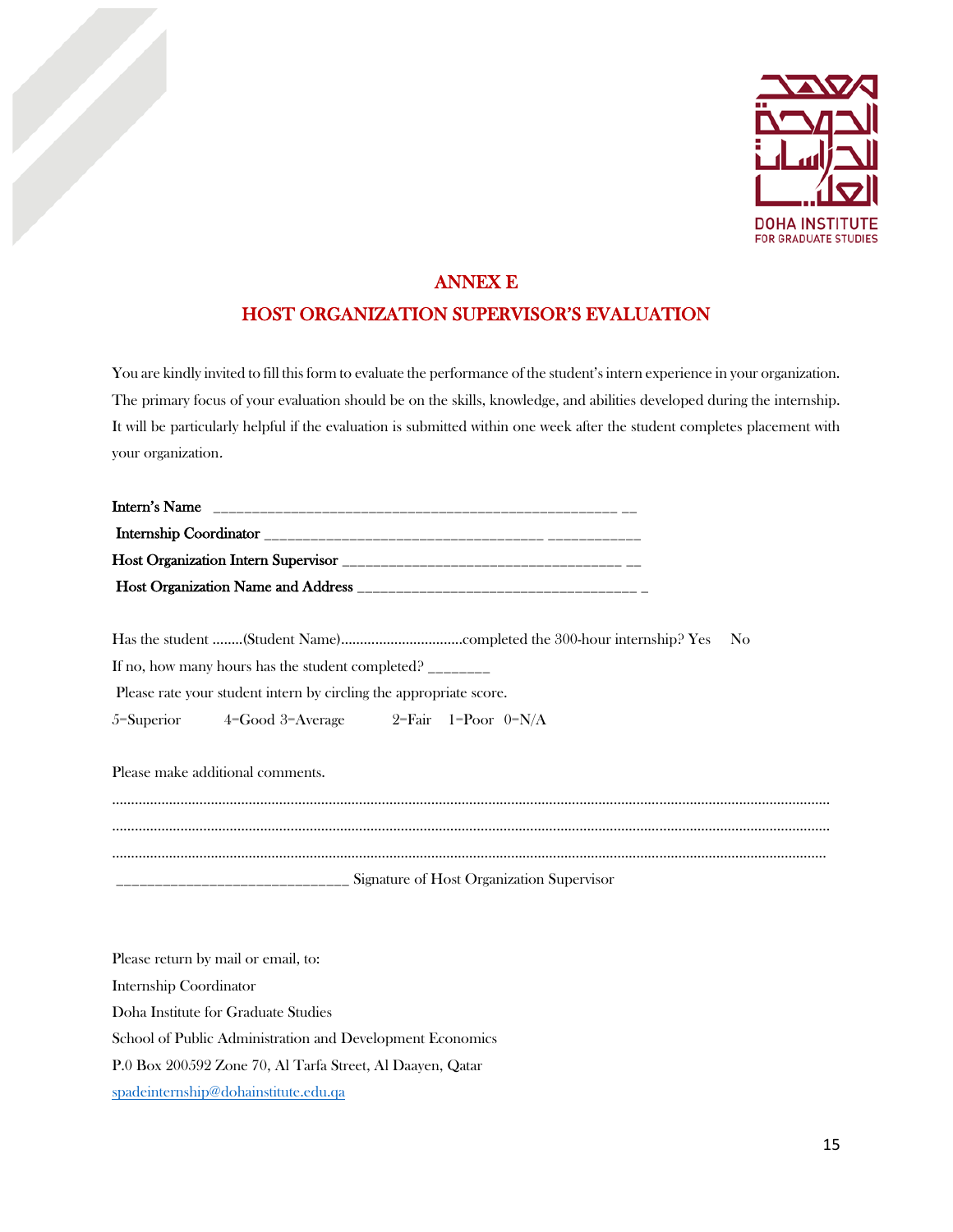

### **ANNEX F**

#### **INTERNSHIP SITE VISIT REPORT**

Visit Conducted:

- $\circ$  In person
- **o** With the Intern and Supervisor
- O With the Intern and Supervisor Separately
- $\circ$  Via Telephone
- o Via Skype

#### Follow Up:

If issues and concerns are identified, please specify any required follow-up and the name of the person who will be responsible for the follow up.